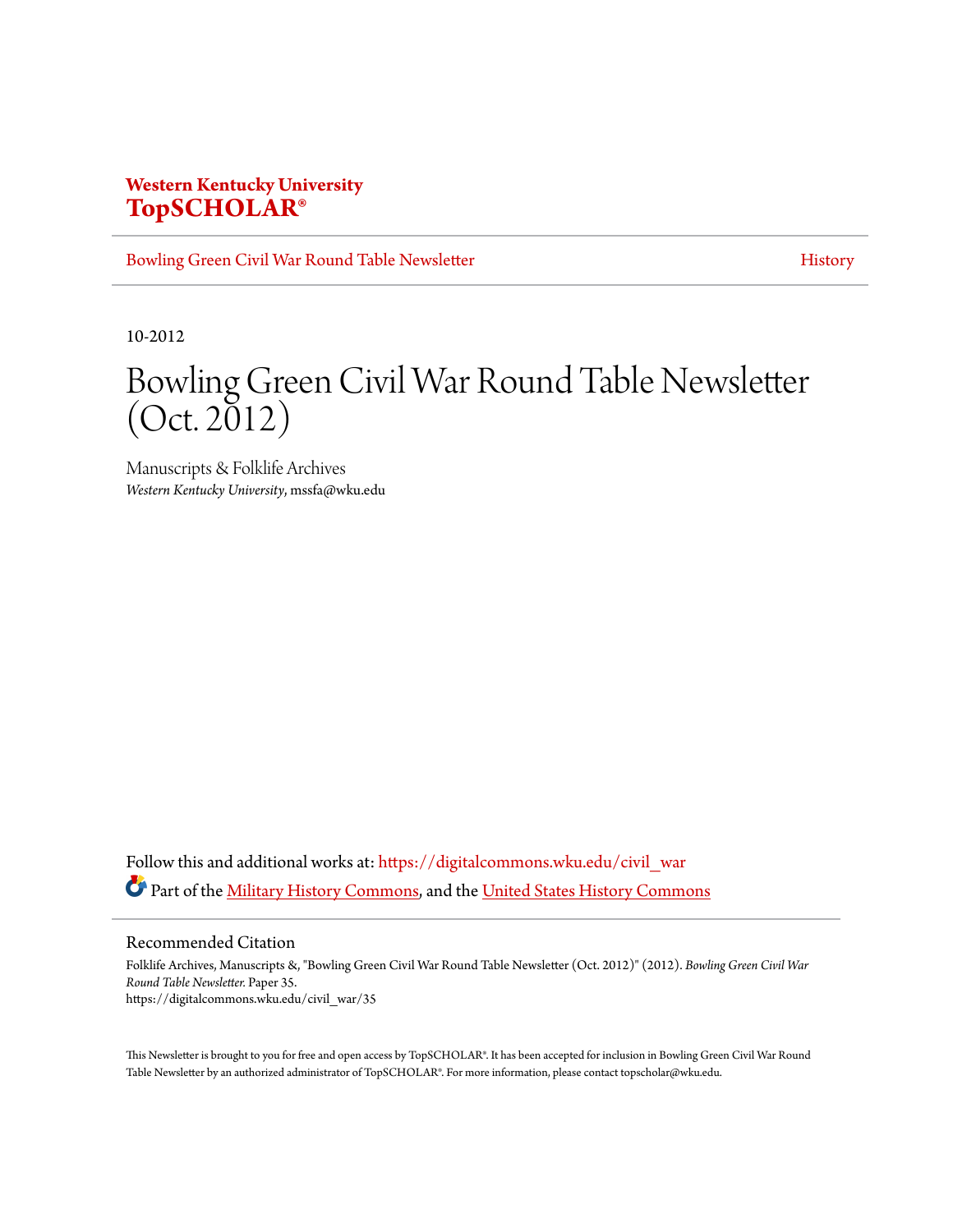





# Founded March 2011–Bowling Green, Kentucky **Bowling Green, Kentucky**

President - Dr Ron Hatcher; Vice President – Jonathan Jeffrey; Secretary – Jeff Hayes; Treasurer – Kathy Leath; Advisors – Dr Glenn LaFantasie and Greg Biggs(CCWRT)

#### **President's Notes: October, 2012**

Is it true that the "devil" is in the details? That old saying has many potential interpretations. When I looked at local news on AOL 9/30/12, I was pleased to see that Perryville, KY and the state tourism commission were gearing-up for the 2000 re-enactors and the many visitors expected for the 150th anniversary of KY's largest Civil War battle.

The "details" in the article, however, implied that many, many thousands of soldiers' wives would have been on the field "cooking" and that as late as Oct. 8, 1862, the Confederate General Bragg was hoping to enlist thousands of Kentuckians to the Southern cause.

Everyone receiving this newsletter knows those details to be very wrong, but my more important question might be this: Is it better to give historic events due notice in the hope that it will motivate those so inclined to find accuracy on their own and learn in spite of the misinformation it might leave with the less-informed and casual reader?

I come down solidly on the side of more exposure of our past with the belief that we can learn from both previous mistakes and glories and be inspired by individual predecessors both ordinary and famous. The historical knowledge of the average American high school graduate is abysmal—they would be ahead of the curve, unfortunately, to know the American Civil War was going on 150 years ago!!

Come to our next meeting in room 125 Cherry Hall, Thursday,7PM CDST, Oct. 18, 2012 and hear Brian Wills speak about General George Thomas, USA -–until recently that under-appreciated, Virginia born "Rock of Chickamauga" and victor of Nashville.

Ron Hatcher

**October's Program:** Brian Wills will speak on General George Thomas.

7:00 p.m., Thursday, October 18 in Cherry Hall 125 on WKU's campus.

#### **Christmas Meeting With the Clarksville and Bowling Green CWRTs – December 19, 2012**

We will have a joint Christmas meeting with these two CWRTs at Ariella Italian Restaurant on the third Wednesday of December – December 19th. We will have the whole restaurant to ourselves and Debbie plans a wonderful offering of her excellent food. Ariella is located on the square in Russellville, KY, only 28 miles or so from Bowling Green. Our speaker will be Krista Castillo, president of the Nashville CWRT and the topic is "*Christmas in the Civil War*." Please put this on your calendars as it promises to be a terrific night. We can organize car pools, etc. to get folks there from Clarksville.